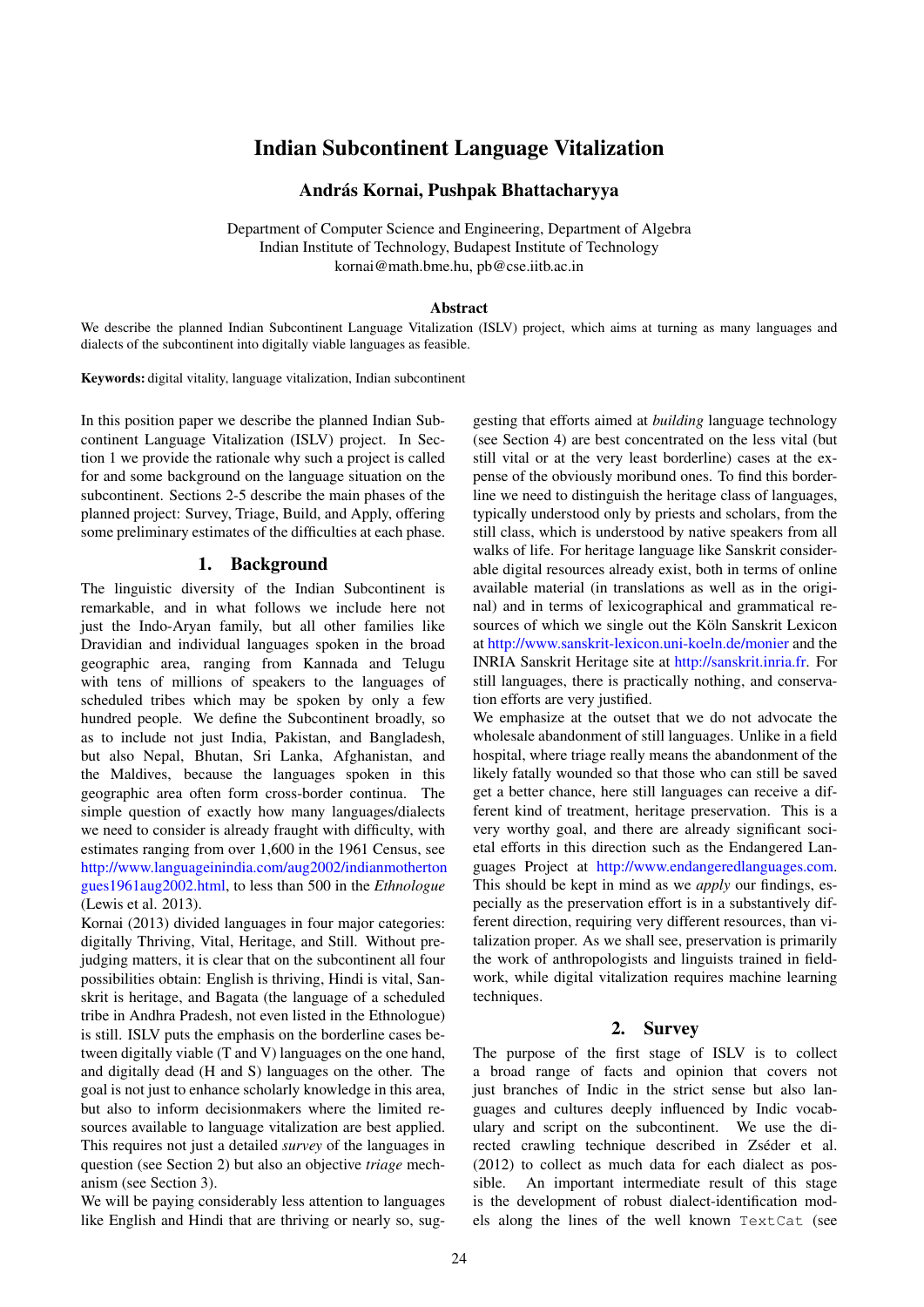http://odur.let.rug.nl/~vannoord/TextCat) and CLD2 (see [https://code.google.com/p/cld2\)](https://code.google.com/p/cld2) models, taking into account various encodings ranging from legacy schemes such as ISCII to varieties of Unicode and even latinized writing (still common in text messaging) and scholarly systems such as IPA.

At the current stage, our database covers 634 languages and dialects of the subcontinent, excluding English. Table 1 gives the breakdown per primary country.

| Country       | Language |
|---------------|----------|
| Afghanistan   | 30       |
| Bangladesh    | 16       |
| <b>Bhutan</b> | 20       |
| India         | 397      |
| Maldives      |          |
| Nepal         | 107      |
| Pakistan      | 59       |
| Sri Lanka     |          |

Table 1: Current coverage

It is, of course, quite debatable whether languages of Nepal or Afghanistan should all be all included, and we welcome any cogent argument in this regard, especially as it is unclear whether the same funding sources that support efforts in India would be equally available in other countries. That said, we lean toward inclusion, rather than exclusion.

## 3. Triage

Once the data is collected, we apply the methodology of Kornai (2013) to decide which varieties can be classed as vital, heritage, or still. There are no digitally thriving languages as defined originally, though we acknowledge that Hindi may be classified as such. Table 2 summarizes the breakdown is as follows:

| Status     | Language |
|------------|----------|
| vital      | 36       |
| borderline | 21       |
| heritage   |          |
| still      | 576      |

Table 2: Main classes

Only one language, Pali, is listed as heritage, since a considerable number of people (over 10,000) are listed as native (L1) speakers of Sanskrit. Be it as it may, the data is dominated by digitally still languages (over 90% of the languages considered, see the Appendix), and we are left with some 50-60 languages that have a chance to take root digitally. It should be noted that our classification of vital vs. borderline was already highly optimistic (see Kornai 2013 for a more detailed description of the conservative methodology chosen so as not to raise false alarms), with languages like Dogri (dgo) listed as digitally vital, which is quite debatable.

In the full study, we are likely to retain the positive outlook that characterized the earlier work, so as not to hinder the digital ascent of any language that has a fighting chance. With five million speakers, Dogri may very well not be a lost cause. A good first step toward demonstrating the vitality of a language could be the collection of a BLARK (Krauwer 2003).

Since these lists are so small, we provide them in full below, but with the clear understanding that *our results are preliminary*, and more sophisticated data gathering in Phase 1 may still change them.

Vital: Angika, Assamese, Bengali, Bishnupriya, Brahui, Chakma, Dogri, Maldivian, Dzongkha, Gujari, Goan Konkani, Gujarati, Hindi, Kannada, Kashmiri, Kachchi, Khasi, Khowar, Lushai, Maithili, Malayalam, Marathi, Nepali, Newari, Oriya, Western Panjabi, Dari, Rangpuri, Sanskrit, Sinhala, Seraiki, Sindhi, Tamil, Tulu, Telugu, Urdu.

Borderline: Awadhi, Baluchi, Southern Balochi, Badaga, Bhojpuri, Halbi, Chhattisgarhi, Kukna, Konkani, Manipuri, Naga Pidgin, Ao Naga, Adivasi Oriya, Punjabi, Southern Pashto, Pashto, Rajasthani, Santali, Saurashtra, Sylheti, Kok Borok.

We welcome criticisms both of the data (if a language of the subcontinent that you are working with does not appear on any of the above lists nor in the Appendix this obviously points at an error in the data gathering process) and of the classification. We are particularly interested in cases where languages should evidently be moved from the still to the vital category, or the other way round. Again, we emphasize that these results are preliminary, and we welcome scholarly debate and discussion.

The ISLV plan is to make the final results, and the data it is based on, publicly accessible, either hosted directly at a dedicated website or by means of pointing to or replicating data already available elsewhere.

We should add here that a policy recommendation based on an assessment of digital death should go beyond a simple exhortation to concentrate all effort regarding this language on heritage conservation. As we already noted in Kornai (2013), such efforts, while obviously necessary for preserving the cultural heritage of humankind, contribute practically nothing to language vitality. To mitigate the human cost of digital language death it is therefore suggested that we expend effort on identifying, if at all feasible, for each digitally still language a vital 'champion' of similar vocabulary, script, and grammar, with the idea that this champion can become a medium of access to the digital realm that is easier to acquire than English.

In certain cases, such as Andaman Creole (hca), bilingualism is so strong that the choice of the champion is obvious, but in many cases the task is far from trivial. This effort, which should be undertaken primarily by scholars intimately familiar with the language and the sociolinguistic/dialect situation, requires only user-level knowledge of language technology. This is very different from our recommendations for vital/borderline languages, to which we turn now.

#### 4. Build

The build stage no longer considers all dialects and languages of the Indian Subcontinent, just those deemed vi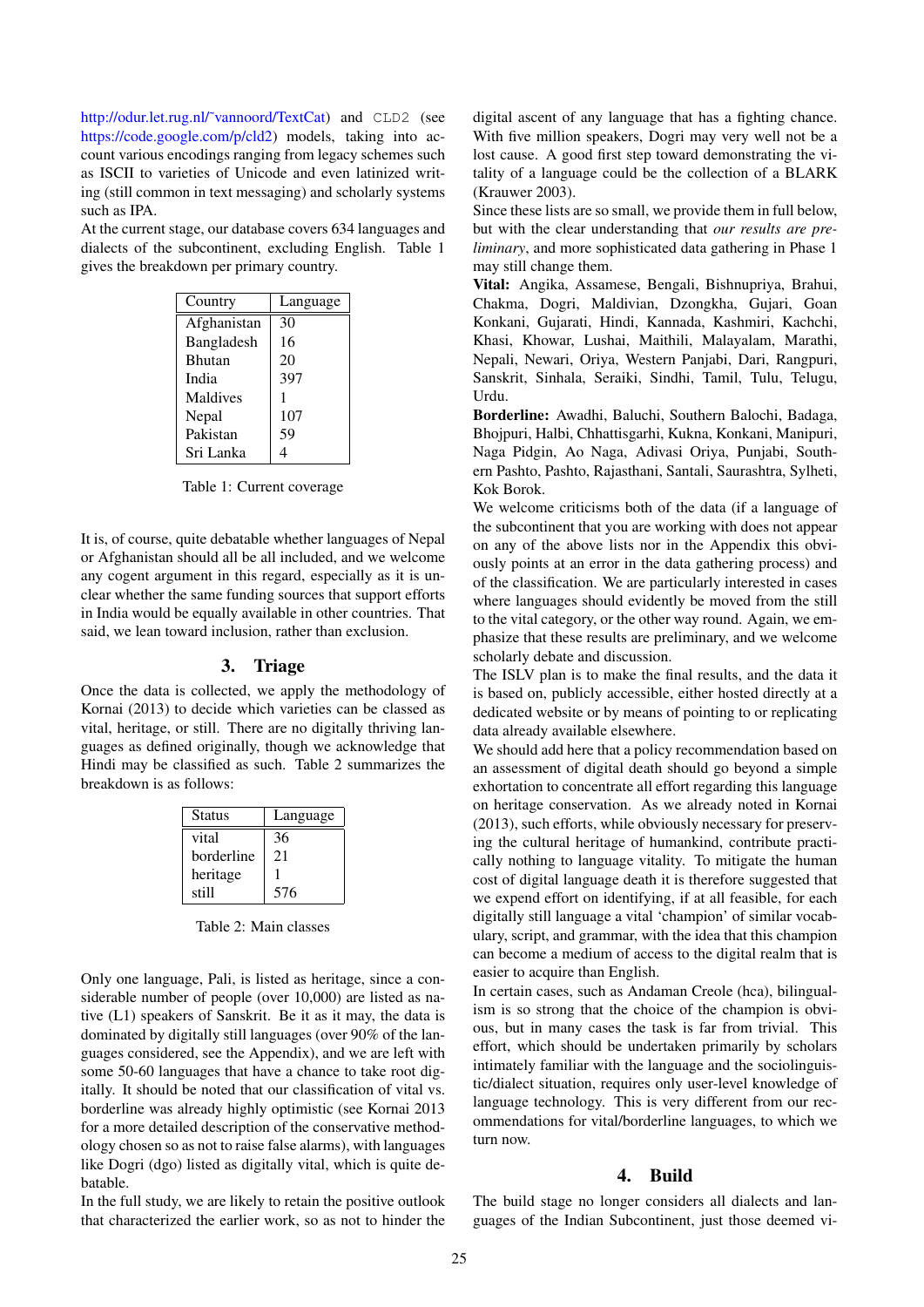tal/thriving in Stage 2. These we can hope to endow with a full computational toolchain composed of the following stages.

| <b>Tool</b>          | Effort |
|----------------------|--------|
| script               | 0.1    |
| normalization        |        |
| language detector    |        |
| word list            | 2      |
| bilingual dictionary | 6      |
| morphology           | 12     |
| spellchecker         |        |

Table 3: Word-level tools

Table 3 lists the effort (in person-months) associated with building the tool or resource in question *after* the datagathering phase is complete, but assuming significant online material is found, for if there is no material online the digital vitality of the language is in grave doubt. It is not assumed that the tools so obtained will be of quality comparable to those available for English (or for MT, say English-French). Nevertheless, such tools are already useful for a broad variety of purposes, and their incremental refinement and they higher level tools built on top of them are left to the last Phase of the ISLV project (see Section 5 below).

Special funds may be obtained from the NSF Documenting Endangered Languages program, the Endangered Languages Project, or other similar preservation efforts, but the only direct contribution of ISLV in this regard would be the recommendation that these dialects are indeed in need of such an effort. The main focus of building would initially be on the word-level technologies, including spellchecking (standardized orthography), stemming (prefix- and suffixremoval, but not necessarily deeper morphological analysis), glyph analysis, and building a common multilingual dictionary of basic vocabulary similar to Ács et al  $(2013)$ . Such efforts obviously require better, engineer-level understanding of language technology, and may serve as a training ground for a new generation of native computational linguists.

It is the task of this phase to determine to what extent standard (two-tape) finite-state transducer technology is usable for providing cross-transliteration among the vital varieties on the one hand, and between the vital champions and their satellites on the other. Only a limited amount of parallel (synchronized) grammar writing is envisioned at this stage.

# 5. Apply

The main applications we envision extend the text and image-based work to speech (and if resources permit, to sign languages). Of particular interest are cross-language speech translators which do not assume users to have great familiarity with standard Hindi, text to speech systems capable of synthesizing speech in any vital language, and perhaps captioning systems that would extend the reach of broadcast operations. As can be seen from the following Table 4, the effort of building these tools is considerably larger, and it is only with computational linguists who are both native speakers and already skilled in the design and application of the word-level tools that most of these can be attempted.

| Tool         | Effort |
|--------------|--------|
| light parser | 12     |
| <b>NER</b>   | 6      |
| <b>OCR</b>   | 12     |
| ASR          | 12     |
| MТ           | 12     |

Table 4: Higher tools

For a significant subset (over half) of the thriving/vital languages, in particular Assamese, Bengali, Bodo, English, Gujarati, Hindi, Kannada, Kashmiri, Konkani, Malayalam, Manipuri, Marathi, Nepali, Oriya, Panjabi, Sanskrit, Tamil, Telugu, and Urdu, there is already a concentrated effort under way, see the IndoWordNet site at [http://www.cfilt.iitb.ac.in/indowordnet,](http://www.cfilt.iitb.ac.in/indowordnet) and that a practical application with font transcoding and other critical parallelization technology is available in a 5-way parallel tourism site (Bengali, Hindi, Marathi, Tamil, Telugu), see [http://www.tdil-dc.in/sandhan.](http://www.tdil-dc.in/sandhan) The build phase can increment these systems for the languages not yet considered.

It is expected that orphaned dialects without a near champion can only be documented in the sense of heritage preservation, while dialects close to champions will participate in (sub)koine formation. The beneficial effects may even extend to some of the languages and dialects outside the Subcontinent. It will require a great deal of care to select the champion dialects, a matter of particular importance in Hungary, where several Roma dialects, some obviously close to main Indian languages, some less visibly so, are spoken. It is not expected that such dialects would be vital in and of themselves, but finding a champion they could attach to would significantly enhance their chances of digital survival.

## 6. Acknowledgement

Work supported in part by the European Union and the European Social Fund through project [FuturICT.hu](http://www.FuturICT.hu) grant #TAMOP-4.2.2.C-11/1/KONV-2012-0013. ´

# 7. References

- Judit Ács, Katalin Pajkossy, and András Kornai. 2013. Building basic vocabulary across 40 languages. In *Proceedings of the Sixth Workshop on Building and Using Comparable Corpora*, pages 52–58, Sofia, Bulgaria, August. Association for Computational Linguistics.
- András Kornai. 2013. Digital language death. *PloS one*, 8(10):e77056.
- Steven Krauwer. 2003. The Basic Language Resource Kit (BLARK) as the first milestone for the language resources roadmap. In *Proceedings of the 2003 International Workshop on Speech and Computers (SPECOM 2003)*, pages 8–15, Moscow, Russia.
- Paul Lewis, Gary Simons, and Charles Fennig, editors. 2013. *The Ethnologue*. Summer Institute of Linguistics.